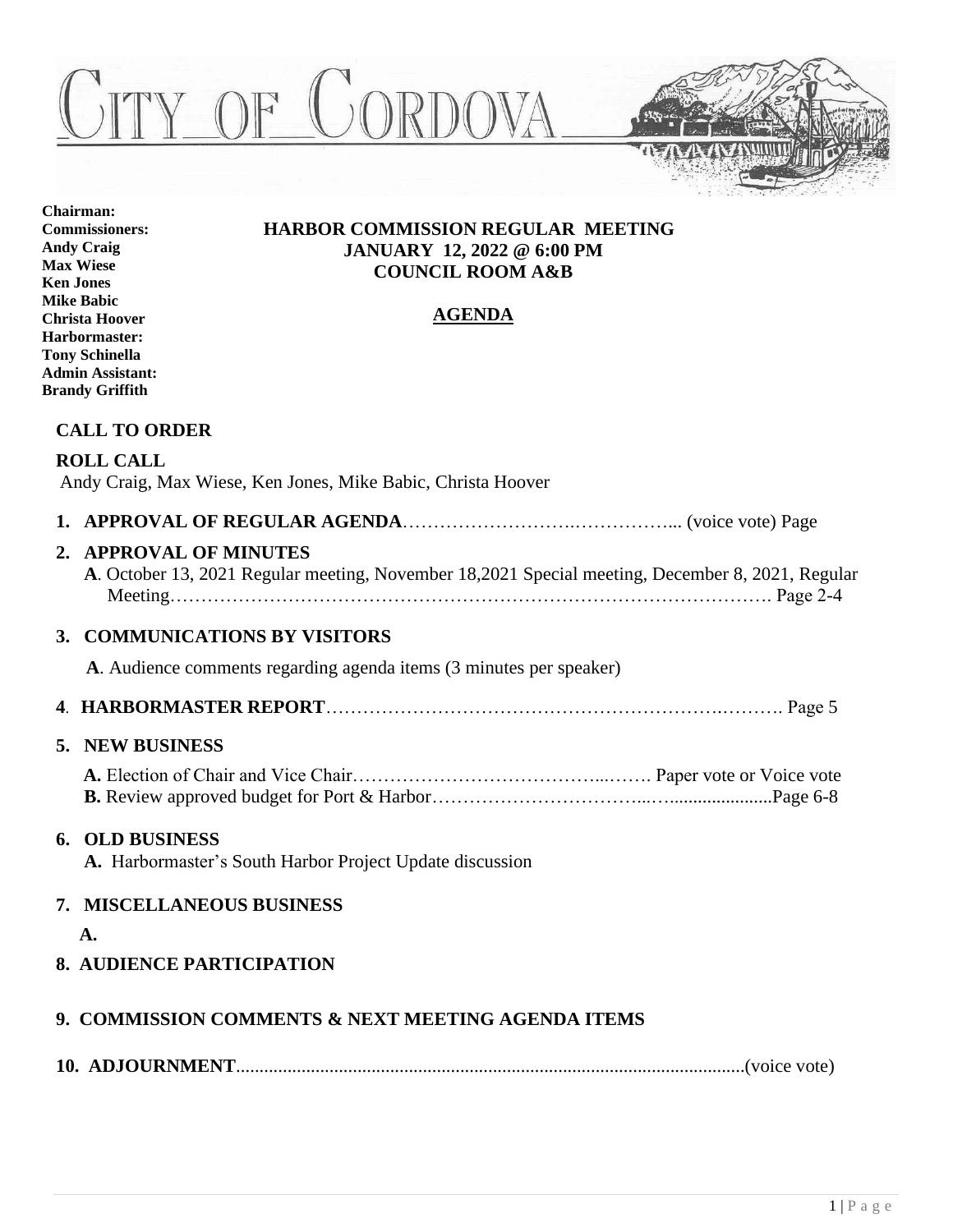## **MINUTES HARBOR COMMISION REGULAR MEETING OCTOBER 13, 2021 @ 6:00 PM COUNCIL ROOM A&B**

**Call to order:** This meeting was called to order @ 6:12 pm.

**Roll Call:** In Attendance: Max Wiese, Ken Jones, Mike Babic. Absent: Jake Betts, Andy Craig

Approval of Agenda: Wiese/ Motion to approve agenda, Babic / 2<sup>nd</sup>, V/ Unanimous to approve

Approval of Minutes: Babic/ Motion to approve minutes, Wiese/ 2<sup>nd</sup>, V/ Unanimous to approve

**Communications by Visitors:** Curtis and Christiana Fincher. Introduced themselves. Showed how their occupancy time in the building would not conflict with the long-term planning goals of the harbor. They are looking for 7 years lease that would realistically expire before the harbor has plans and funds to accomplish goals that are set out in the master plan.

**Harbormaster's Report:** Included in packet. Additional: Water was turned off and winterized today. Waiting to hear on grants still.

## **New Business:**

A: Letter of interest for Lot 2, Block 7A, Tidewater Development Park – included in packet

B: Future of the PWSSC Building/ recommendation to City Council: General discussion. Science center currently has yearly renewal of lease. Short term lease to new occupant leaves room for other options for harbor. Not the best location for the fuel dock. Building should be used instead of sitting vacant. In support of leasing the building but not selling it. Set time for special meeting with a Resolution of approval for the idea of short-term leasing the building.

**Old Business:** None

**Miscellaneous Business:** None

**Audience Participation:** None

**Commission Comments:** Wiese: Like this idea of the use of the building. Going to be awhile until harbor makes changes. Babic: Awesome use of the space; starting up new business. Jones: Not going to be able to use space for a while; awesome interim use.

**Future Agenda Items:** expenditures for 3 stage, additional electrical pedestals at shipyard.

**Adjournment:** M/Babic, 2nd/Wiese, U to adjourn @ 6:43 pm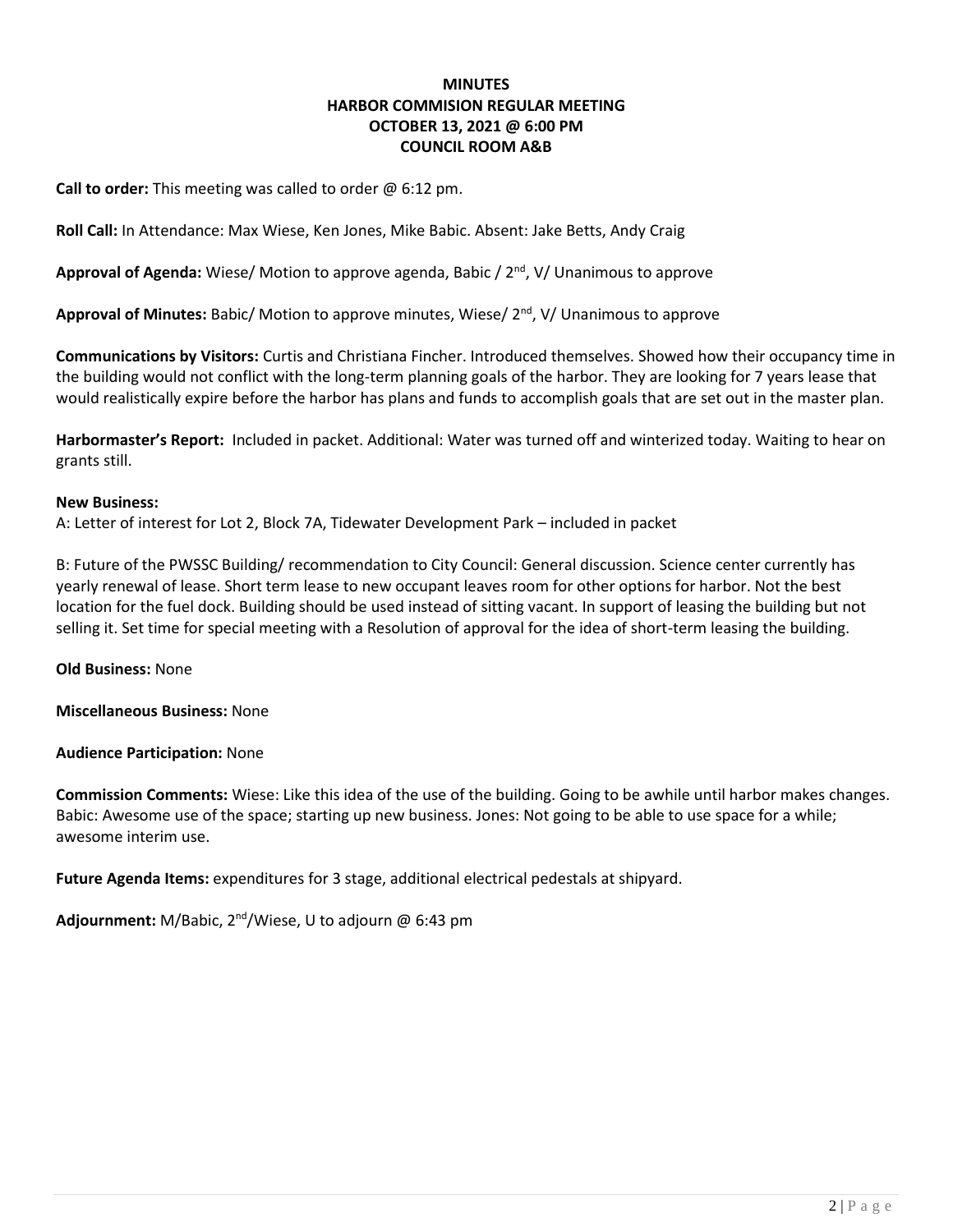## **MINUTES HARBOR COMMISION SPECIAL MEETING NOVEMBER 18, 2021 @ 6:00 PM COUNCIL ROOM A&B**

**Call to order:** This meeting was called to order @ 6:00 pm.

**Roll Call:** In Attendance: Andy Craig, Max Wiese, Ken Jones via phone, Mike Babic. Absent : Jake Betts

Approval of Agenda: Babic / Motion to approve agenda, Wiese / 2<sup>nd</sup>, V/ Unanimous to approve

**Communications by Visitors:** Curtis Fincher: Thanks for coming out.

**Harbormaster's Report:** Cordova was selected for the Raise Grant. \$20 million towards harbor replacement.

**New Business:** Resolution 11-21-02. Wiese motions to approve Resolution 11-21-02, Babic seconded. General discussion: Concern over reorganizing that corner of the harbor, the timing of going forward on the master plan, conditions of the existing structure and needed repairs. Responsibility of repairs would depend on the lease agreement. Jones made Motion to amend language in last "whereas" to read "five to seven" years instead of "seven to ten." Babic Seconded motion to amend. Vote unanimous to amend. Additional concerns are parking, assuring repairs don't cost harbor, and recognizing lessee would need to move if harbor moved forward with restructuring North harbor. Further discussion on time limits. Vote on Resolution as amended. Unanimous in favor. Resolution passes as amended.

#### **Old Business:** None

## **Miscellaneous Business:** None

**Audience Participation:** Curtis Fincher: Thanks for your encouragement. Public feedback matters.

**Commission Comments:** Wiese: Don't know how long its going to take for science center to finish building. They're going to be there for a bit longer. This starts after they leave. Babic: Think it would be a good use of that space until we come up with a plan and funds to do stuff down there. Craig: Thank you guys for coming and for wanting to run a business in Cordova.

## **Future Agenda Items:**

**Adjournment:** M/Wiese, 2nd/Babic, U to adjourn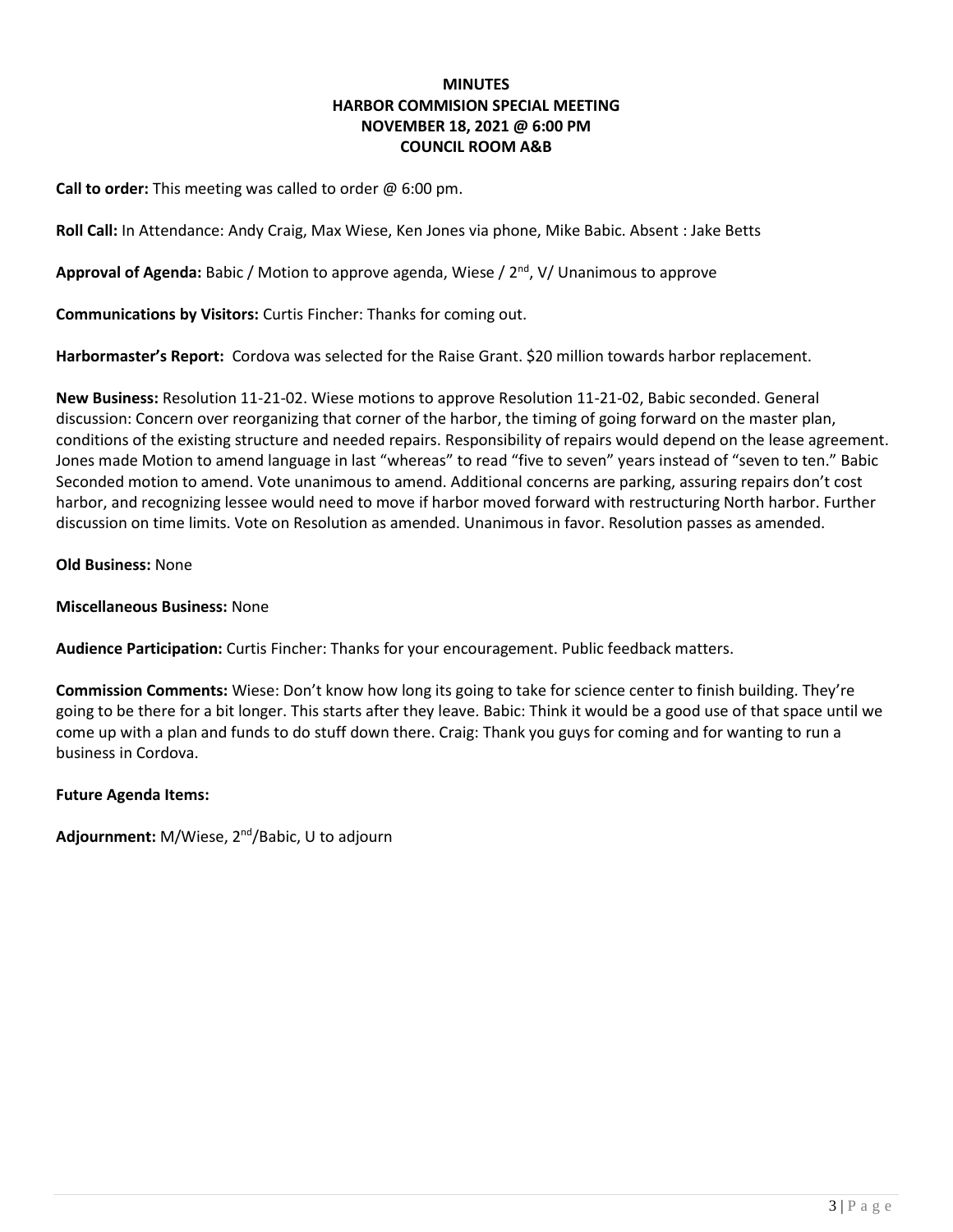## **MINUTES HARBOR COMMISION REGULAR MEETING DECEMBER 8, 2021 @ 6:00 PM COUNCIL ROOM A&B**

**Call to order:** This meeting was called to order @ 6:03 pm.

**Roll Call:** In Attendance: Andy Craig, Max Wiese, Ken Jones, Christa Hoover via Phone. Absent: Mike Babic

**Approval of Agenda:** Jones / Motion to approve agenda, Wiese / 2nd, V/ Unanimous to approve

**Communications by Visitors:** None

**Harbormaster's Report:** Included with packet.

#### **New Business:**

A: Discussion on South Harbor Replacement priorities list- Conceptual drawing provided to aid discussion. General discussion. Potential to not have enough money to complete entire project. Consensus that we prioritize float system first, then drive down dock. Sheet pile and the additional head dock would be the lowest priority. Ideas to add to conceptual drawing at a later date included: T off ends of main floats to create larger vessel finger, Keep break in L float design to allow for later additions.

**Old Business:** None

**Miscellaneous Business:** None

#### **Audience Participation:** None

**Commission Comments:** Hoover: Thanks for welcoming me and I look forward to meeting in person. Wiese: Good plan, but what are we going to keep if we are underfunded? Maybe we will get more funds. Jones: Thanks everyone for coming out. Craig: Happy we didn't skinny slips closer together. Right track with our priorities list. Appreciate everyone coming out.

**Future Agenda Items:** budget and pink salmon disaster fund update

**Adjournment:** M/Wiese, 2nd/Jones, U to adjourn @7:28 pm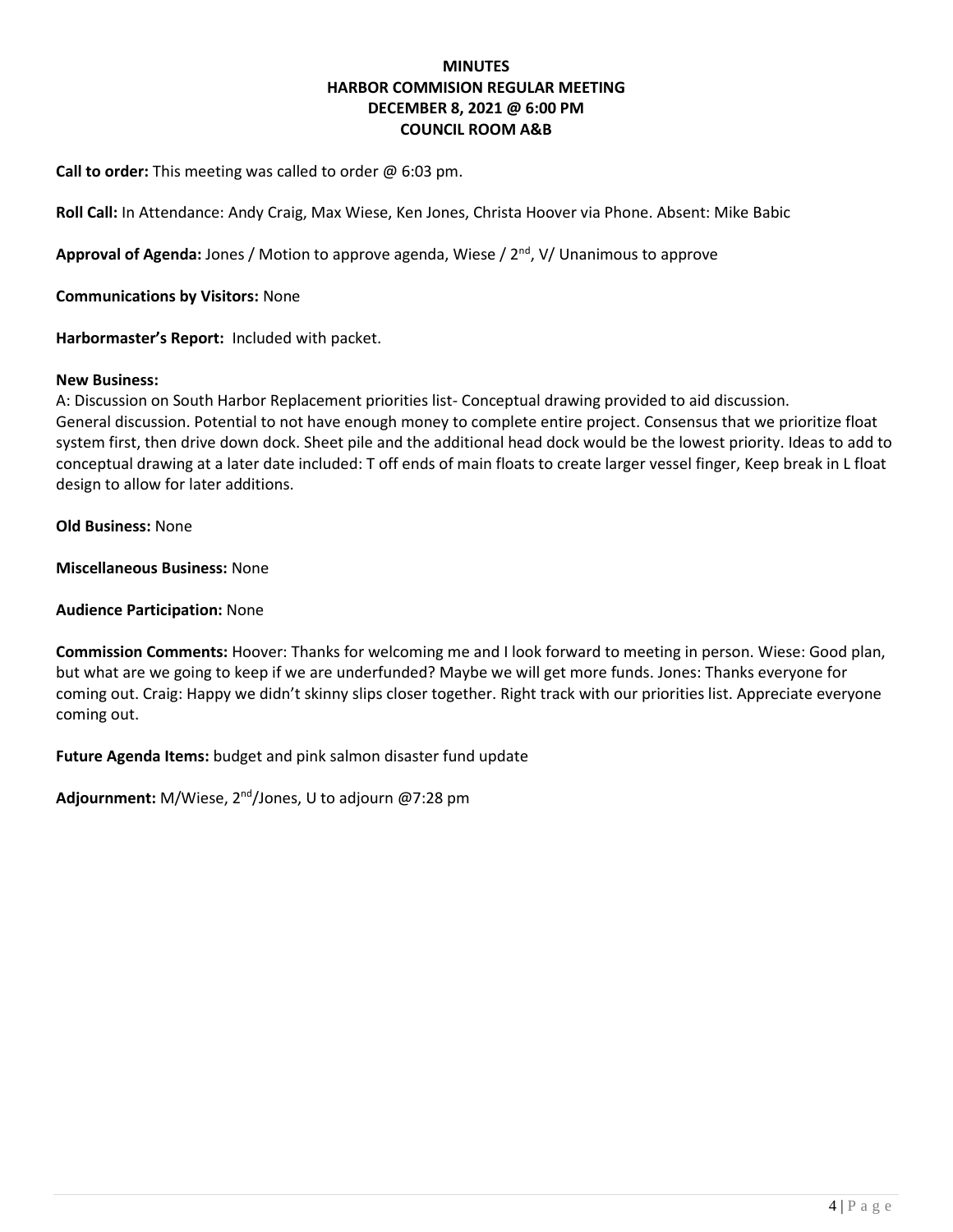# **Harbormaster's Report**

- Weekly South Harbor Project meetings with Sam, Curtis and Mark Keller
- Solstice Alaska is working on Environmental permitting
- Northern Economics is working on a Harbor rate and Cash flow study
- South Harbor Project team is working on an RFP for a Geo Tech study
- Completed 120 vessel lifts for 2021
- Finalizing Pink Salmon Disaster Relief project
- Cleared snow from docks and throughout the facility
- Called out crew three times for snow removal
- Removed north ramp dock
- Called out crew for broken finger float
- Collected 12075 gals of used oil for 2021
- Delivered 3375 gals of used oil to the High School YTD
- Delivered 2800 gals of used oil to the City Shop YTD
- Cleared around vessels in the Shipyard
- Conducted security two times during Samson Barge offloads
- Sent out monthly invoices
- Repaired electrical issue on C float
- Attended Council meetings
- Reconnected float on I float
- Cleaned oil sumps daily
- Cleaned restrooms daily
- Finally received the correct rim for skid steer and installed
- Made repairs to snowblowers
- Sanded approaches
- Put up Christmas lights
- Took down Christmas light
- Received dock rods and Timber bolts order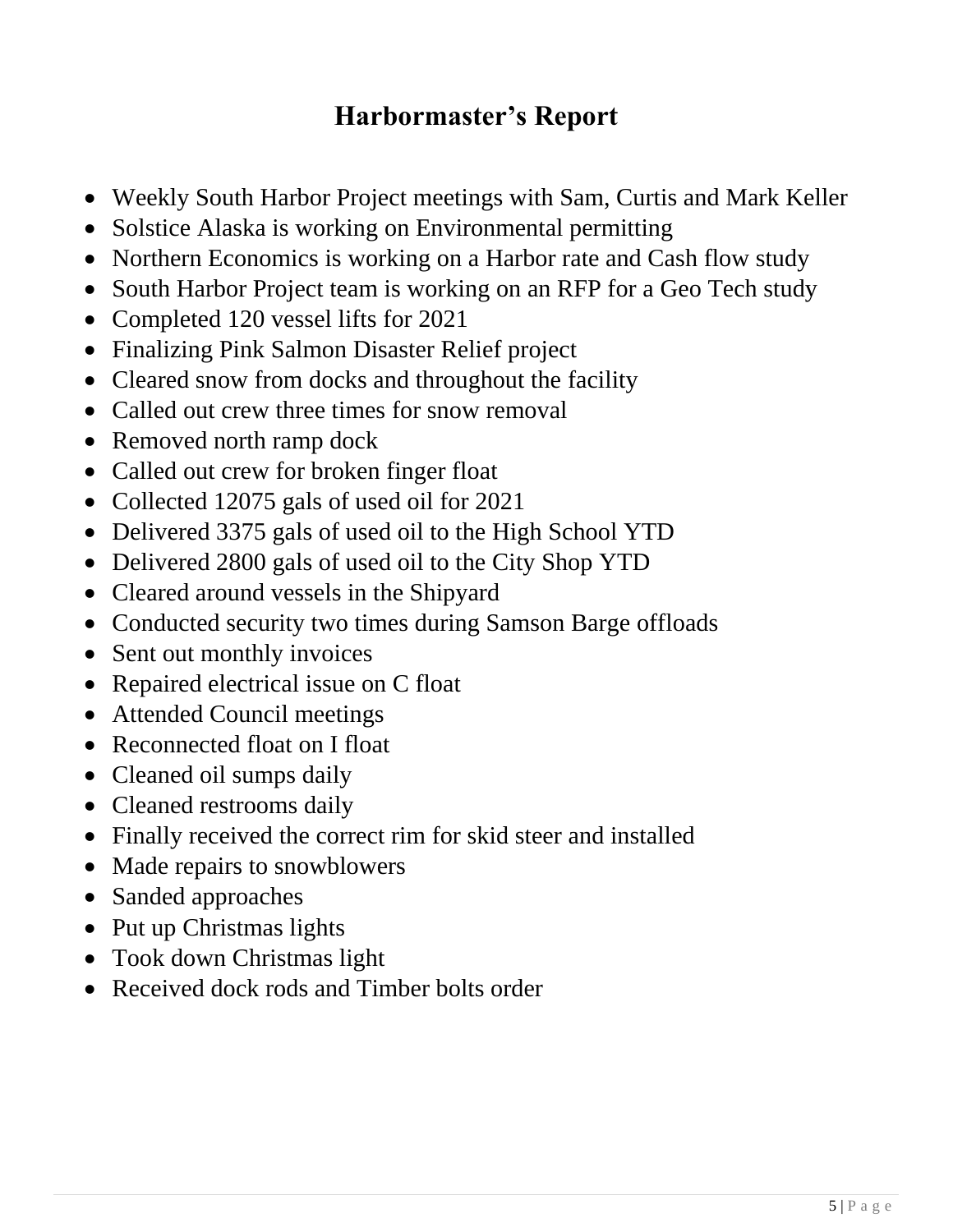| <b>Account</b>       | <b>Description</b>           | <b>Budget base</b> | <b>Proposed budget</b> |
|----------------------|------------------------------|--------------------|------------------------|
| 502-300-44010        | <b>WHARFAGE</b>              | \$<br>41,000.00    | \$<br>41,000.00        |
| 502-300-44015        | <b>FUEL OIL WHARFAGE</b>     | \$<br>125,000.00   | \$<br>125,000.00       |
| 502-300-44020        | <b>DOCKAGE</b>               | \$<br>35,000.00    | \$<br>35,000.00        |
| 502-300-44030        | <b>IMPOUND &amp; FINES</b>   | \$<br>1,000.00     | \$<br>1,000.00         |
| 502-300-44040        | <b>DRYLAND STORAGE FEES</b>  | \$<br>60,000.00    | \$<br>60,000.00        |
| 502-300-44041        | <b>SHIPARD STORAGE</b>       | \$<br>30,000.00    | \$<br>30,000.00        |
| 502-300-44050        | <b>SALE OF LABOR</b>         | \$<br>5,000.00     | \$<br>5,000.00         |
| 502-300-44060        | PERMANENT SLIP FEES          | \$<br>1,100,000.00 | \$<br>1,150,000.00     |
| 502-300-44070        | <b>MONTHLY SLIP FEES</b>     | \$<br>20,000.00    | \$<br>20,000.00        |
| 502-300-44080        | <b>DAILY SLIPS FEES</b>      | \$<br>72,000.00    | \$<br>72,000.00        |
| 502-300-44090        | <b>GRID USE FEES</b>         | \$<br>6,600.00     | \$<br>6,600.00         |
| 502-300-44100        | SEAPLANE MOORAGE             | \$<br>500.00       | \$<br>500.00           |
| 502-300-44110        | <b>UTILITY SALES</b>         | \$<br>12,000.00    | \$<br>12,000.00        |
| 502-300-44120        | <b>SALE OF SERVICES</b>      | \$<br>5,000.00     | \$<br>5,000.00         |
| 502-300-44130        | <b>OTHER HARBOR REVENUE</b>  | \$<br>6,000.00     | \$<br>6,000.00         |
| 502-300-44135        | PENALITY & INTEREST-HARBOR   | \$<br>8,000.00     | \$<br>8,000.00         |
| 502-300-44140        | <b>TRAVEL LIFT FEES</b>      | \$<br>105,000.00   | \$<br>105,000.00       |
| 502-300-44150        | <b>LAUNCH RAMP FEES</b>      | \$<br>2,000.00     | \$<br>2,000.00         |
| 502-300-44160        | <b>PARKING PERMITS</b>       | \$<br>1,000.00     | \$<br>1,000.00         |
| 502-300-44170        | <b>MAINTENANCE AREA USE</b>  | \$<br>1,200.00     | \$<br>1,200.00         |
| 502-300-44190        | <b>FISH TAX REGISTRATION</b> | \$                 | \$                     |
|                      |                              |                    |                        |
| 502-390-49999        | Due to/from other funds      | \$                 | \$                     |
|                      |                              |                    |                        |
| 502-398-40239        | Pension state relief         | \$<br>33,181.00    | \$<br>28,921.00        |
| 502-398-40325        | Investment earnings          | \$<br>500.00       | \$<br>500.00           |
|                      |                              |                    | \$                     |
| <b>TOTAL REVENUE</b> |                              | \$<br>1,669,981.00 | \$<br>1,715,721.00     |
|                      |                              |                    |                        |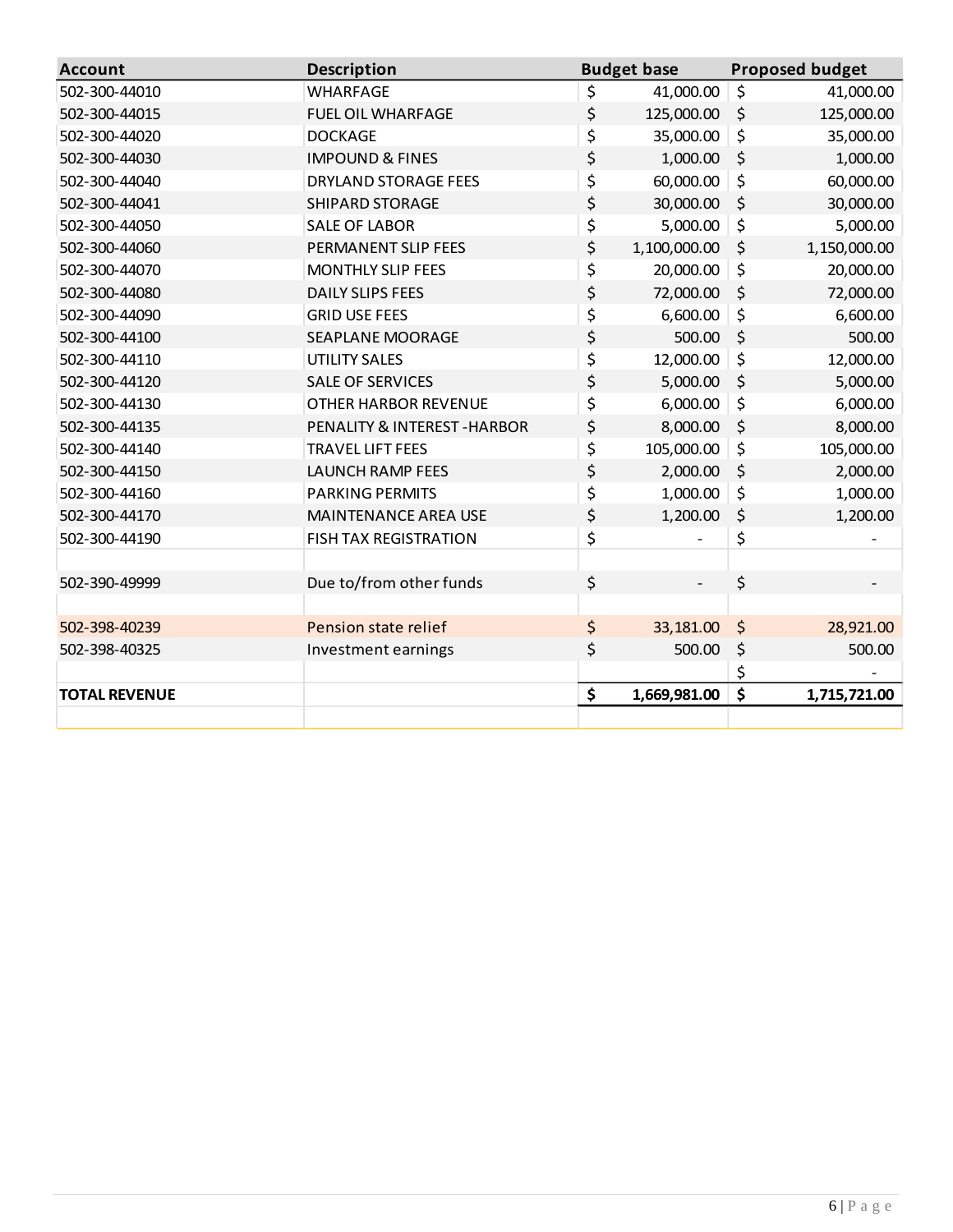| 502-400-50000            | <b>SALARIES AND WAGES</b>          | \$<br>364,928.00   | \$<br>346,611.00   |
|--------------------------|------------------------------------|--------------------|--------------------|
| 502-400-50010            | <b>OT</b>                          | \$<br>10,000.00    | \$<br>10,000.00    |
| 502-400-50020            | <b>TEMP EMPLOYEES</b>              | \$<br>12,000.00    | \$<br>12,000.00    |
| 502-400-50100            | <b>FICA</b>                        | \$<br>29,600.00    | \$<br>28,199.00    |
| 502-400-50110            | <b>PERS</b>                        | \$<br>80,284.00    | \$<br>78,454.00    |
| 502-400-50120            | HEALTH INS.                        | \$<br>86,000.00    | \$<br>89,275.00    |
| 502-400-50130            | <b>COMPENSATION INS.</b>           | \$<br>10,354.00    | \$<br>10,292.00    |
| 502-400-50140            | <b>ESC</b>                         | \$<br>2,388.00     | \$<br>2,710.00     |
| 502-400-50150            | <b>PERS RELIEF</b>                 | \$<br>33,181.00    | \$<br>28,921.00    |
| 502-400-51010            | UNIFORM/SAFETY CLOTHING            | \$<br>2,500.00     | \$<br>2,500.00     |
| 502-400-51020            | <b>OPERATING SUPPLIES</b>          | \$<br>11,000.00    | \$<br>11,000.00    |
| 502-400-51030            | <b>CUSTODIAL SUPPLIES</b>          | \$<br>4,000.00     | \$<br>4,000.00     |
| 502-400-52000            | <b>COMMUNICATIONS</b>              | \$<br>6,000.00     | \$<br>6,000.00     |
| 502-400-52010            | WATER, SEWER & REFUSE              | \$<br>120,000.00   | \$<br>120,000.00   |
| 502-400-52020            | <b>STREET LIGHTING</b>             | \$<br>3,000.00     | \$<br>3,000.00     |
| 502-400-52030            | <b>ELECTRICITY</b>                 | \$<br>70,000.00    | \$<br>70,000.00    |
| 502-400-52040            | <b>HEATING OIL</b>                 | \$<br>8,000.00     | \$<br>8,000.00     |
| 502-400-52070            | LEASES/RENTALS                     | \$<br>500.00       | \$<br>500.00       |
| 502-400-52120            | <b>TRAVEL - CAR RENTAL</b>         | \$<br>300.00       | \$<br>300.00       |
| 502-400-52130            | TRAVEL - AIRFARE/FERRY             | \$<br>4,000.00     | \$<br>4,000.00     |
| 502-400-52140            | TRAVEL - LODGING                   | \$<br>2,500.00     | \$<br>2,500.00     |
| 502-400-52150            | <b>TRAVEL - PER DIEM</b>           | \$<br>1,000.00     | \$<br>1,000.00     |
| 502-400-52160            | PROFESSIONAL DEVELOPMENT           | \$<br>1,000.00     | \$<br>1,000.00     |
| 502-400-52170            | <b>DUES &amp; SUBSCRIPTIONS</b>    | \$<br>700.00       | \$<br>1,000.00     |
| 502-400-52179            | <b>DRUG TESTING</b>                | \$<br>400.00       | \$<br>400.00       |
| 502-400-52180            | PROFESSIONAL SERVICES              | \$<br>39,000.00    | \$<br>39,000.00    |
| 502-400-52185            | <b>BANK FEES</b>                   | \$<br>25,000.00    | \$<br>25,000.00    |
| 502-400-52270            | <b>LEGAL PRINTING</b>              | \$<br>750.00       | \$<br>750.00       |
| 502-400-52290            | <b>BAD DEBT EXPENSE</b>            | \$                 | \$                 |
| 502-400-54000            | <b>FUEL &amp; LUBE</b>             | \$<br>7,000.00     | \$<br>7,000.00     |
| 502-400-54010            | <b>VEHICLE PARTS &amp; REPAIRS</b> | \$<br>3,500.00     | \$<br>3,500.00     |
| 502-400-54020            | REPAIR - OTHER EQUIPMENT           | \$<br>50,000.00    | \$<br>50,000.00    |
| 502-400-54050            | R & M TRAVEL LIFT                  | \$<br>32,000.00    | \$<br>37,000.00    |
| 502-400-55000            | <b>OTHER EQUIPMENT</b>             | \$<br>25,000.00    | \$<br>25,000.00    |
| 502-400-55020            | <b>OTHER IMPROVEMENTS</b>          | \$<br>75,000.00    | \$<br>75,000.00    |
| 502-400-55030            | <b>USED OIL</b>                    | \$<br>60,000.00    | \$<br>60,000.00    |
| 502-400-56000            | <b>INSURANCE</b>                   | \$<br>60,000.00    | \$<br>152,378.00   |
| <b>Total expenitures</b> |                                    | \$<br>1,240,885.00 | \$<br>1,316,290.00 |